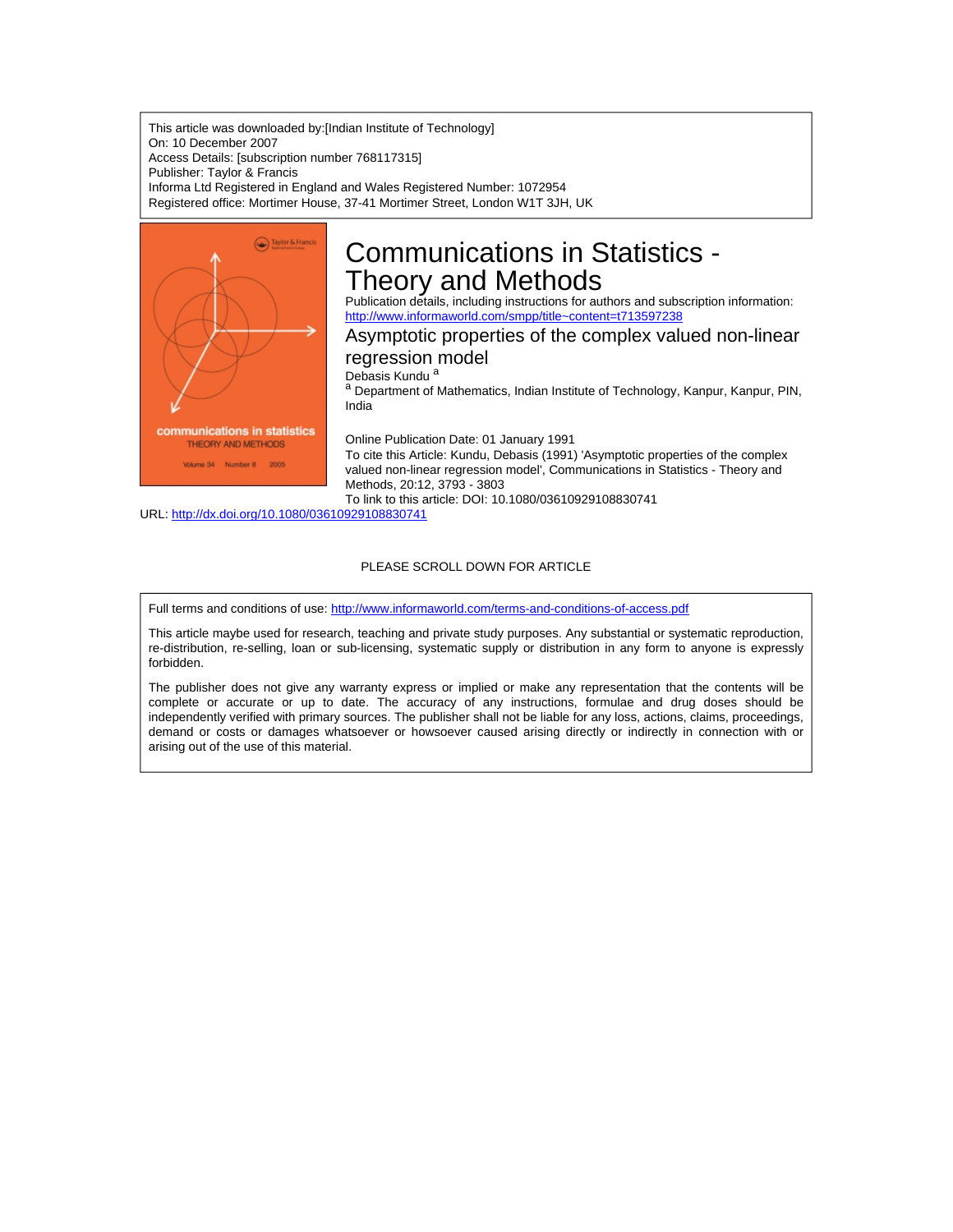## ASYMPTOTIC PROPERTIES OF THE COMPLEX VALUED NOK-LINEAR REGRESSION MODEL

## Debasis Kundu

## Department of Mathematics Indian Institute of Technology, Kanpur Kanpur, PIN 208016, India

## Key Words and Phrases: Non-linear regression, Consistent Estimator AMS 1987 Subject Classification: Primary 62J02, 60F05

## ABSTRACT

The non-linear regression model. when the parameters are complex valued is considered here. Jennrich(l969) considered the non-linear regression model when the parameters are real valued. He first rigorously proved the existence of the least square estimator and showed its consistency properties and asymptotic normality. In this paper we generalise the idea for the complex parameters case. Large sample properties of the proposed estimator has been studied.

## 1. INTRODUCTION

In the past few years, non-linear regression has payed an important role in statistical science because of its wide scale appicability and due to the avaliability of the high speed computers. Although the statistical theory of parameter estimation in the linear model has almost completely been de-

3793

**Copyright** O *199* **1** *by Marcel Dekker, Inc.*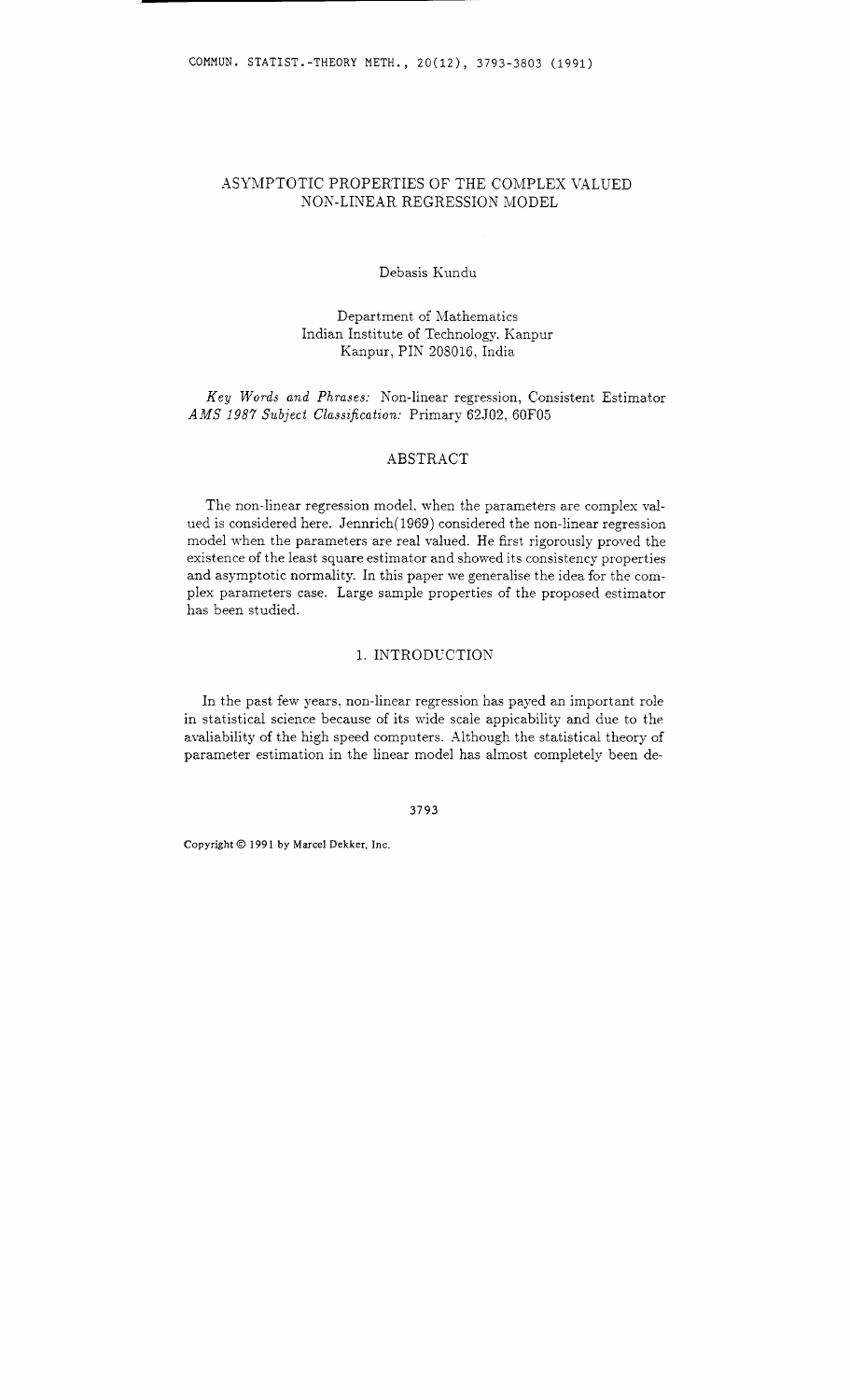veloped, in the non-linear model many problems are still unsolved. Due to non-linearity, many statistical concepts such as unbiasedness or completeness break down for finite samples. Thus most of the theoretical results for non-linear problems are asymptotic. See for example. Prakasa Rao(1987) for a selection of references.

The least square method plays an important role in drawing inferences about the parameters in the non-linear regression model. Much of the previous work was done by assuming the existence and the consistency of the least square estimator and then proving the asymptotic normality. See for example , Hartley and Booker(l965). Jennrich(1969) first rigorously proved the existence of the least squares estimator and showed its consistency. He considered the following model:

$$
y_t = f(x_t, \theta_0) + \epsilon_t, t = 1, 2, \dots, n \tag{1-1}
$$

where  $x_t$  is the t th fixed independent input vector which gives rise to the observations  $y_t$ ,  $f_t(\theta) = f(x_t, \theta)$  are known continuous functions in  $\theta$ , when  $\Theta$  is a compact subset of the Euclidean space,  $\theta_0$  is an interior point of  $\Theta_0$ and  $\epsilon_t$  are i.i.d. errors with mean zero and finite variance  $\sigma^2 > 0$ . Any vector  $\theta$  which minimizes the residual sum of squares,

$$
R_n(\theta) = \sum_{i=1}^n \left( y_i - f(x_i, \theta)^2 \right)
$$

will be called the least squares estimator of  $\theta_0$ . Jennrich in his paper proved the existence of the least squares estimator of  $\theta_0$  and the strong consistency of  $\theta_0$  under the following assumptions:  $F_n(\theta_1, \theta_2)$  converges uniformly to a continuous function  $F(\theta_1, \theta_2)$  for all  $\theta_1, \theta_2$  and  $F(\theta_1, \theta_2)=0$ if and only if  $\theta_1 = \theta_2$ , where

$$
F_n(\theta_1, \theta_2) = \sum_{i=1}^n (f(x_i, \theta_1) - f(x_i \theta_2))^2
$$

Under some stronger assumptions, asymptotic normality has been proved in the same paper. Wu(1981) has given sufficient conditions under which the sequence of least squares estimators converges to  $\theta_0$ , almost surely when the growth rate requirement of  $F_n$  is replaced by Lipschitz condition on the sequence  $f_i$ . Wu's assumptions are not comparable with those of Jennrich when the growth rate is of order n. Recently, a lot of attention has been given to numerical methods for different non-linear models. For example, see Bates and Watts(l988), Bunke et a1.(1977), Osborne(1975). Some of the testing problems has been answered by Schmidt(l982).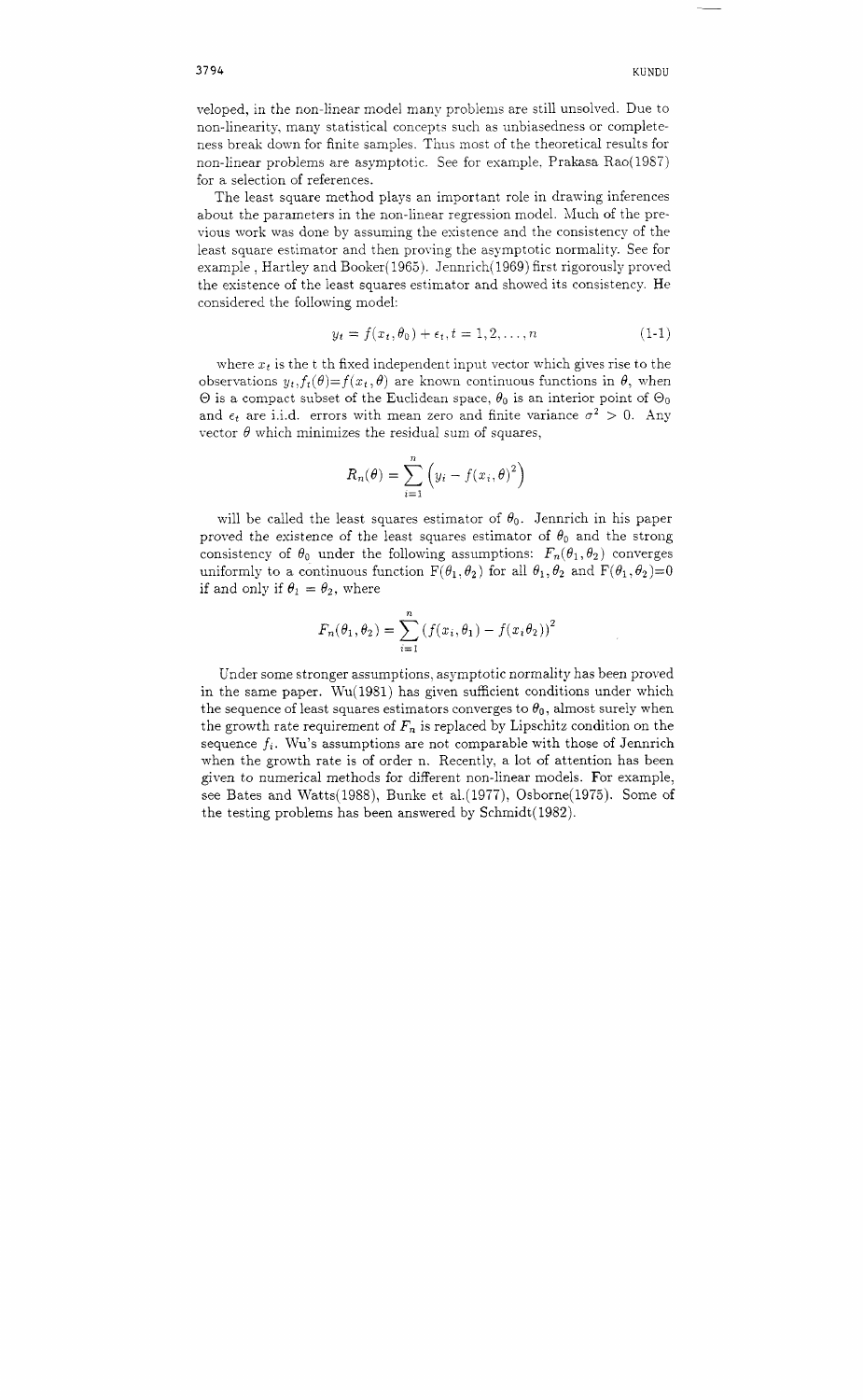In this paper we have considered the complex valued non-linear regression model of the following form:

$$
y_t = f(x_t, \theta_0) + \epsilon_t \tag{1-2}
$$

when the function f and the error random variable  $\epsilon_t$  might be complex valued. This is an important problem in the field of signal processing where the data may be complex valued. Recently this problem has received considerable attention (see, Rao 1988). So far nobody has studied the asymptotic properties of the least norm square estimator, which is the main aim of this paper.

We define the least norm squares estimator(LNSE) in Section 2. We generalize the concept of tail product and tail cross product to the case of complex valued sequences and complex valued random variables in Section **3.** We prove the consistency of LNSE and show that is asymptotically normal in Secction 4. In Section 5, we consider one particular example which is very common in signal processing literature.

## LEAST NORM SQUARE ESTIMATOR (LNSE)

We are considering the model:

$$
y_t = f(x_t, \theta_0) + \epsilon_t, t = 1, ..., n
$$
 (2-1)

where  $f(x, \theta)$  is a known complex valued continuous function defined on  $\mathcal{X} \times \Theta \to \mathcal{C}^1$ , X is the sample space,  $\Theta$  is a compact subset of  $\mathcal{C}^p$  denotes p-dimensional complex Euclidean space. The  $\epsilon$ 's can be written explicitly as follows:

$$
\epsilon_t = Re(\epsilon_t) + jIm(\epsilon_t)
$$

where  $\text{Re}(\epsilon_t)$  represents the real part of  $\epsilon_t$ ,  $\text{Im}(\epsilon_t)$  denotes the imaginary part of  $\epsilon_t$ , and j= $\sqrt{-1}$ . We are assuming that

$$
E\{Re(\epsilon_t)\} = E\{Im(\epsilon_t)\} = 0
$$
  

$$
Var\{Re(\epsilon_t)\} = \sigma_1^2, Var\{Im(\epsilon_t)\} = \sigma_2^2, \sigma_1^2 < \infty, \sigma_2^2 < \infty
$$

where  $\sigma_1^2$ ,  $\sigma_2^2$  are unknown and  $\theta_0$  is an interior point of  $\Theta$ . The real and imaginary part of  $\epsilon_t$  are independently distributed. Any vector which minimizes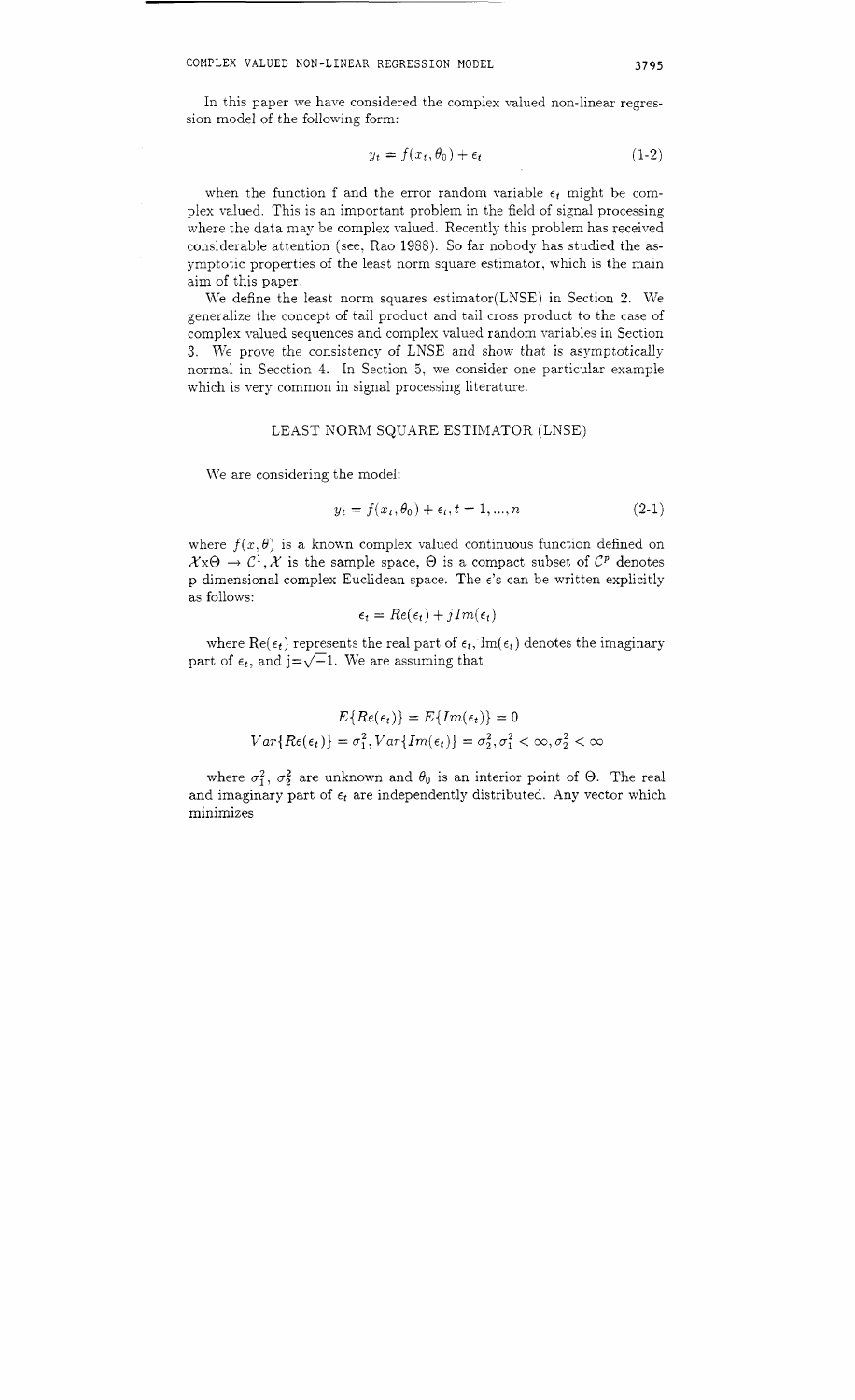**KUNDU** 

$$
R_n(\theta) = \frac{1}{n} \sum_{i=1}^n |y_t - f(x_t, \theta)|^2
$$

will be called the least norm squares estimator of  $\theta_0$ 

## **3.** TAIL PRODUCT AND TAIL CROSS PRODUCT

In this section we extend the definition of tail product and tail cross product for the complex valued sequence and complex valued random variables, which we will need to prove the consistency of LNSE.

Let  $\tilde{x} = \{x_t\}, t=1,2,...$  and  $\tilde{y} = \{y_t\}, t=1,2,...$  be two sequences of complex numbers and let

$$
\left[\tilde{x}, \tilde{y}\right]_n = \frac{1}{n} \sum_{t=1}^n x_t \tilde{y}_t
$$

If  $\lim_{n\to\infty} \left[ \tilde{x}, \tilde{y} \right]_n$  exists, its limit  $\left[ \tilde{x}, \tilde{y} \right]$  will be called the tail product

of  $\tilde{x}$  and  $\tilde{y}$ . Let g and h be two sequences of complex valued functions on  $\Theta$ , such that  $[g(\alpha), h(\beta)]_n$  converges uniformly to  $[g(\alpha), g(\beta)]$  for all  $\alpha, \beta \in \Theta$ . If  $\langle g, h \rangle$  denotes the function on  $\Theta x \Theta \rightarrow \Theta$  which takes  $(\alpha, \beta)$ into  $[g(\alpha), h(\beta)]$ , then this function will be called the tail cross product of g and h.

We next develop sufficient conditions under which the tail cross product of the two functions f, g exist. We shall show that if  $f(x, \theta)$  and  $g(x, \theta)$  are continuous function of  $\theta$ , further more if both f and g are uniformly bounded by a bounded function of x, then the tail product of f and g exists.

To show that we need the following result.

#### **Lemma 3.1**

Let  $A \subset \mathbf{R}$  and let  $B$  be a closed subset of  $\mathbf{C}^p$ . If f:  $A \times B \to \mathbf{C}$  is continuous, and if  $B_1$  is a bounded subset of B, then sup  $Re(f(x,y))$  and sup  $Im(f(x,y))$  for  $y \in B_1$  are continuous functions of x.

#### **Proof:**

The proof is similar to the proof of Lemma 1 of Jennrich(1969). Details are given in Kundu(1989)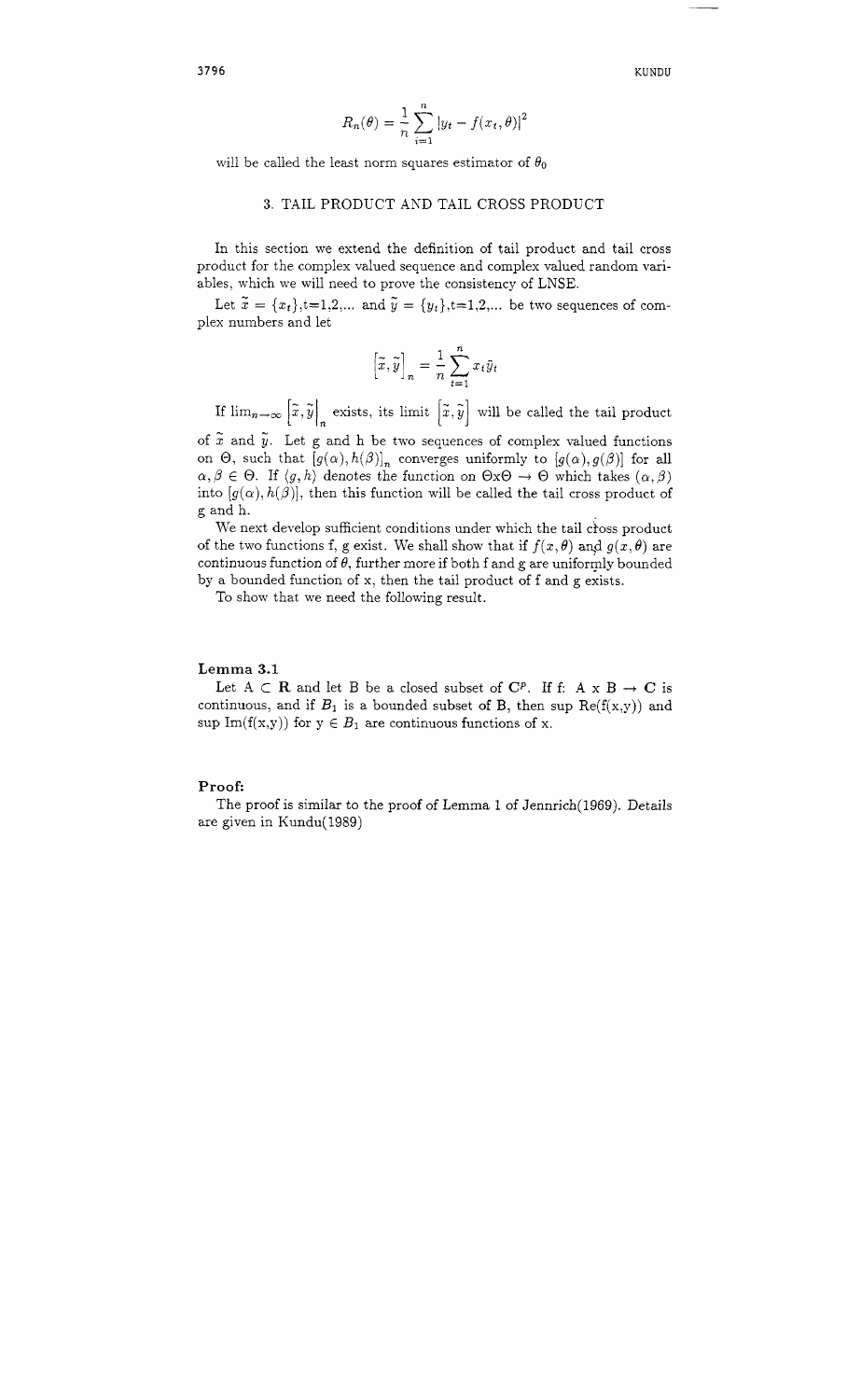The following theorem is a simple extension of the Helly Bray theorem to the case of complex valued functions.

## **Theorem 3.1**

Let **X** be a euclidean space and let  $\Theta$  be a compact set  $C^p$ . Let f: **X** x  $\Theta \rightarrow \mathbf{C}$  where f is bounded and continuous. If  $F_1, F_2, \dots$  are distribution functions on  $X$  which converges in distribution to  $F$ , then

$$
\int f(x,\theta)dF_n(x) \to \int f(x,\theta)dF(x)
$$

uniformly for all  $\theta \in \Theta$ .

#### **Proof:**

The proof follows in the similar manner as the proof of Theorem 1 of Jennrich (1969). The readers are referred to Kundu(1989).

#### **Lemma 3.2**

Let f: Y  $x \theta \rightarrow C$ , where  $\theta$  is a closed subset of a complex Euclidean space  $\mathbb{C}^p$  and Y is a measurable space.  $f(y, \theta)$  is a continuous function of  $\theta$  for each  $y \in Y$  and it is a measurable function of Y for each  $\theta \in \Theta$ . If  $\Theta_1$  is a bounded subset of  $\Theta$  then  $\sup_{\theta \in \Theta_1}$   $Re(f(y, \theta))$  and  $\sup_{\theta \in \Theta_1} Im(f(y, \theta))$  are  $\theta \in \mathring{\Theta}_1$ 

measurable functions of y.

#### **Proof:**

 $\sup_{\theta \in \Theta_1} \text{Re}(f(y,\theta)) = \sup_{\theta \in \Theta_1} \text{Re}(f(y,\theta)),$  where  $\overline{\Theta}_1$  is the closure of  $\Theta_1$ . Since  $\theta \in \tilde{\Theta}_1$ 

 $\tilde{\Theta}_1 \subset \mathbb{C}^p$ , there exists a countable collection, of  $\{\Theta_{1n}\}$  of subsets of  $\tilde{\Theta}_1$  such that  $\Theta_{1n} \uparrow \tilde{\Theta}_1$ . Therefore

#### **Theorem 3.1**

Let X be a Euclidean space and let  $\Theta$  be a compact subset of  $C_p$ . Let f: X  $x \Theta \rightarrow C$ , where for each fixed x, f is a continuous function of  $\theta$ , and for each fixed  $\theta$  both the real and the imaginary parts of f are measurable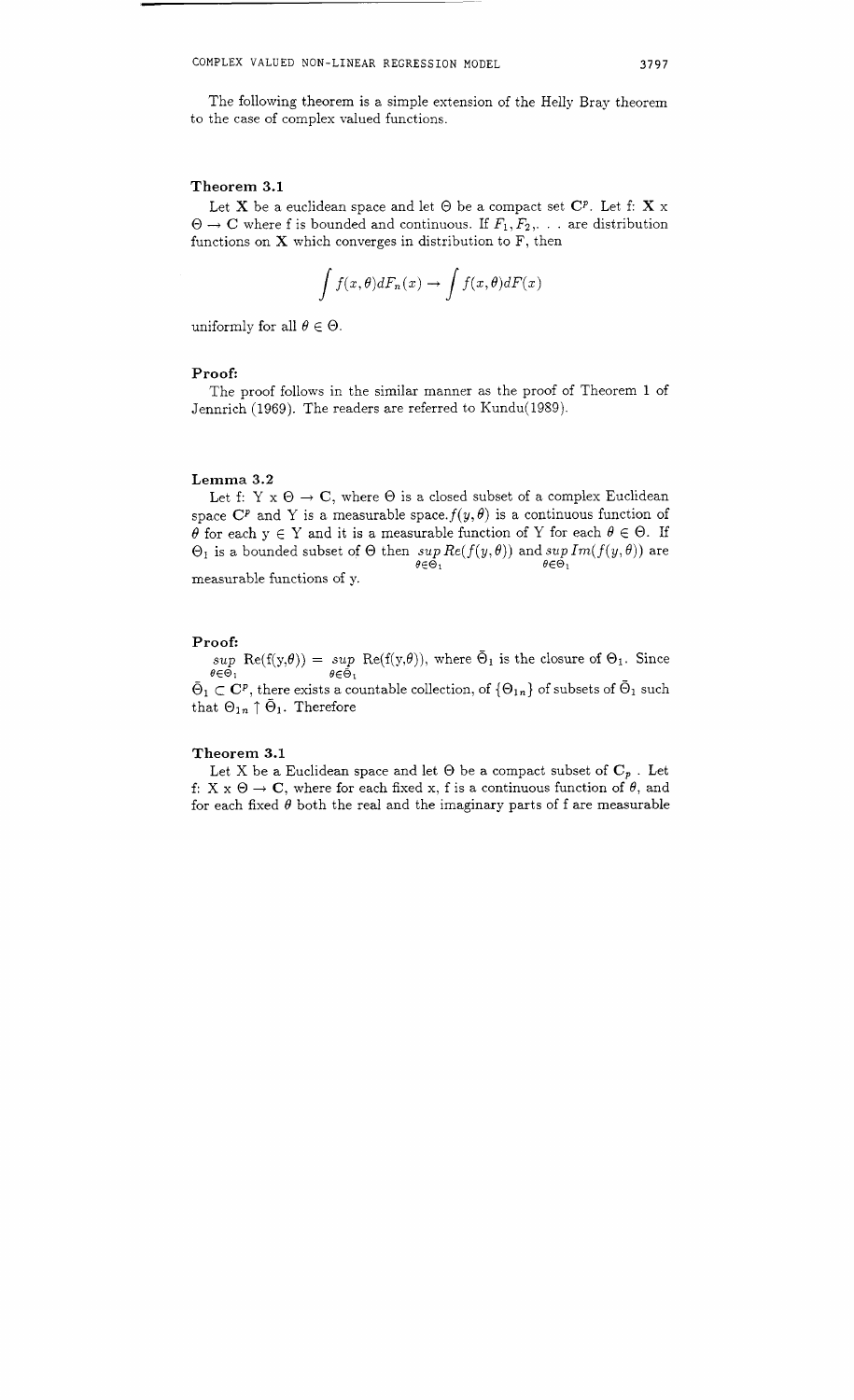function of x. Assume that there exists a bounded continuous function g such that  $\int g(x)dF(x) \leq \infty$  and  $||f(x,\theta)|| \leq g(x)$  for all x and  $\theta$ . Here F is some distribution function on X. If  $x_1, x_2, \ldots$  is a random sample from F, then for almost every  $x = \{x_1, x_2, ...\}$ 

$$
\frac{1}{n}\sum_{t=1}^{n}f(x_t,\theta) \to \int f(x,\theta)dF(x)
$$

uniformly for all  $\theta \in \Theta$ 

## **Proof:**

The proof is very similar to the proof of Theorem 3.1, therefore it is omitted here. The readers are referred to Kundu(1989).

Let  $X$  be a sample space and  $f$ ,  $g$  be two complex valued, bounded, continuous functions defined on X x  $\Theta$ . Let  $x_1, x_2, \ldots$  be a random sample from a distribution function F on X. Then it is well known that the sample distribution function  $F_n$  converges to F weakly.

Let  $f_k(\theta) = f(x_k, \theta)$  and  $g_k(\theta) = g(x_k, \theta)$ . Then with the help of Theorem 3.1, we can conclude

$$
\lim_{n \to \infty} \sum_{k=1}^{n} \frac{1}{n} f_k(\theta_1) \bar{g}_k(\theta_2) = \lim_{n \to \infty} \int f(x, \theta_1) \bar{g}(x, \theta_2) dF_n(x)
$$

$$
= \int f(x, \theta_1) \bar{g}(x, \theta_2) dF(x) \tag{3-1}
$$

and this convergence is uniform over  $\theta_1, \theta_2 \in \Theta$ .

Suppose f and g are continuous functions of  $\theta$  for each fixed x and measurable functions of x for each fixed  $\theta$ . If both f and g are uniformly bounded by a bounded continuous function of x, then we can conclude  $(3.1)$  with the help of Theorem 3.2.

## 4. EXISTENCE AND CONSISTENCY OF THE LNSE

Jennrich(1969) first proved the existence of the least squares estimator when the pararnetrs space was real. For the complex parameter space, the existence of the LNSE follows from Prakasa Rao(1987).

Now we would like to establish sufficient conditions under which the LNSE is strongly consistent. These sufficient conditions are similar to those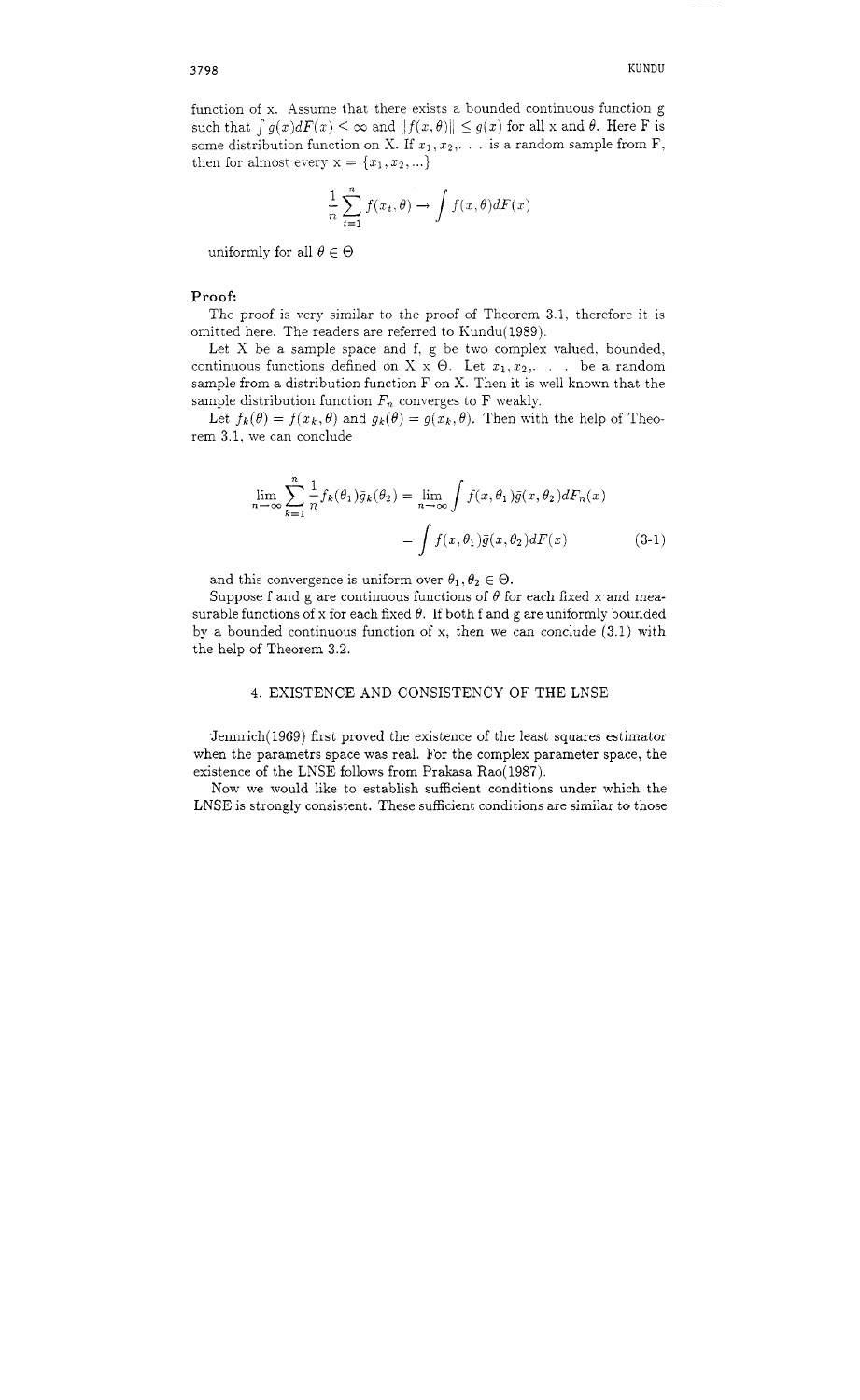given by Jennrich(l969) and Bunke and Schmidt(l980). Our conditions coincide with those of Jennrich in the real parameter case. Let's consider,

Assumption 1.  $\{\epsilon_t\}$ ,  $t=1,2,...$  is a sequence of i.i.d. complex-valued random variables with  $E(Re(\epsilon_t)) = 0 = E(Im(\epsilon_t)) Var(Re(\epsilon_t)) = 0$  $\sigma_1^2$ ,  $Var(Im(\epsilon_t)) = \sigma_2^2$ ,  $\sigma_1$ ,  $\sigma_2 > 0$ .  $Re(\epsilon_t)$  and  $Im(\epsilon_t)$  are independent of each other.

Assumption 2. The tail cross product of the function  $f_t(\theta) = f(x_t, \theta)$ with itself exists, and

$$
\lim_{n \to \infty} \frac{1}{n} \sum_{t=1}^{n} |f_t(\theta) - f_t(\theta_0)|^2 = R(\theta)
$$

has a unique minimum of  $\theta = \theta_0$  where  $\theta_0$  is an interior point of  $\Theta$ 

Note that under the assumption of the existence of the tail cross product of a sequence of functions  $\{f_t(\theta)\}\,$ , the above limit always exists.

The following theorem establishes the strong consistency of the LNSE under assumptions 1 and 2.

#### **Theorem 4.1**

Let  $\{\hat{\theta}_n\}$  be a sequence of LNSE's of the model (1.2). Let  $\{\epsilon_t\}$  and  $\{f_t\}$ satisfy Assumptions 1 and 2 respectively. Then  $\hat{\theta}_n$  and  $\hat{\sigma}_n^2 = R_n(\hat{\theta}_n)$  are strongly consistent estimators of  $\theta_0$  and  $\sigma_1^2 + \sigma_2^2$  respectively.

#### **Proof:**

It follows from the strong law of large numbers that

$$
\lim_{n \to \infty} \frac{1}{n} \sum_{t=1}^{n} |\epsilon_t|^2 = \sigma_1^2 + \sigma_2^2 \tag{4.1}
$$

Let  $\{\epsilon_t\}_{t=1}^{\infty}$  denote a sequence that satisfies (4.1). Then

$$
R_n(\theta) = \frac{1}{n} \sum_{t=1}^n |f_t(\theta_0) - f_t(\theta) + \epsilon_t|^2
$$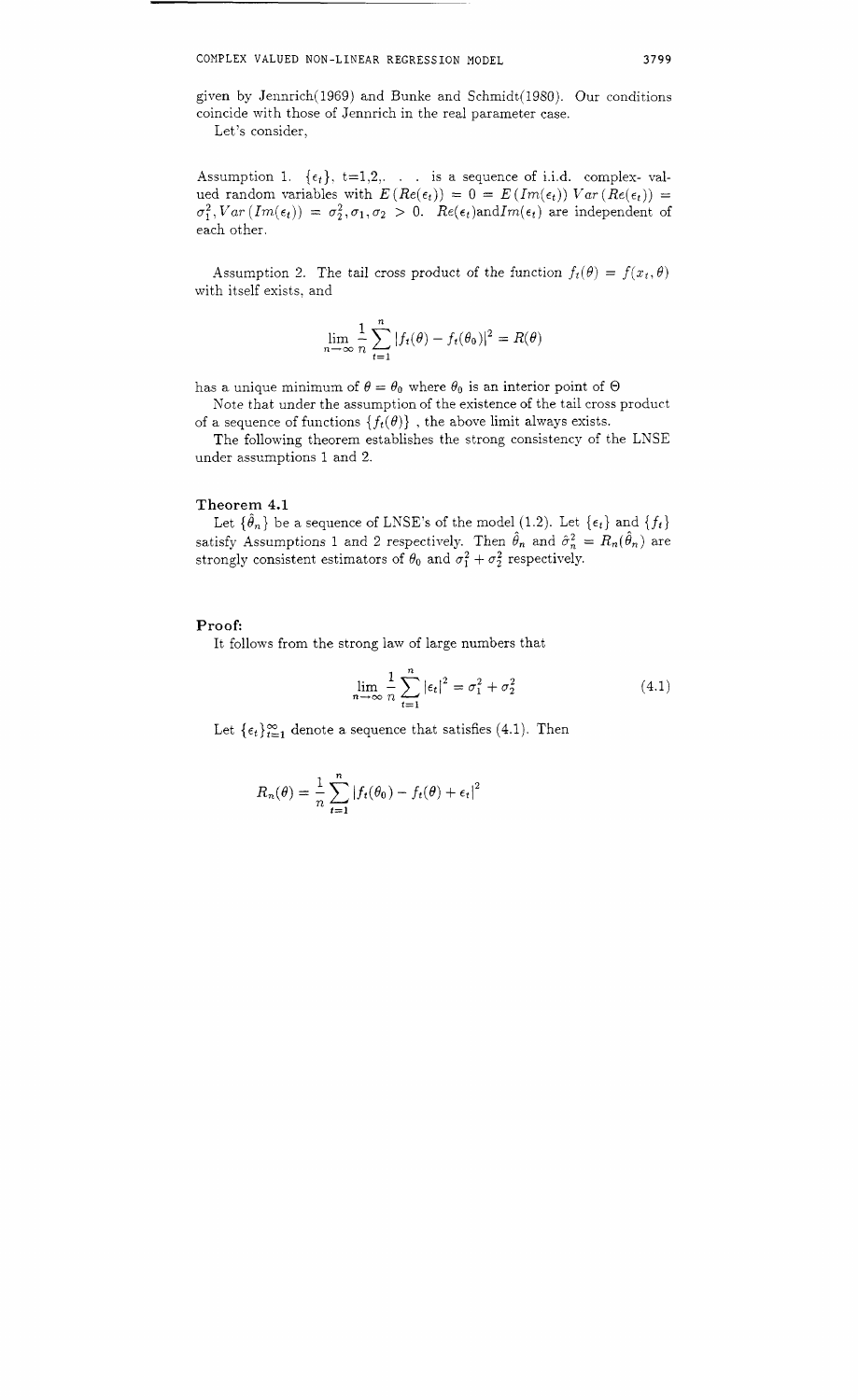**KUNDU** 

$$
= \frac{1}{n} \sum_{t=1}^{n} |f_t(\theta_0) - f_t(\theta)| + \frac{1}{n} \sum_{t=1}^{n} \bar{\epsilon}_t (f_t(\theta_0) - f_t(\theta))
$$
  
+ 
$$
\frac{1}{n} \sum_{t=1}^{n} |f_t(\theta_0) - f_t(\theta)| \epsilon_t + \frac{1}{n} \sum_{t=1}^{n} \bar{\epsilon}_t \epsilon_t
$$

Since the tail cross product of f with itself exists, the second and the third term go to zero uniformly. Therefore

$$
\lim_{n \to \infty} R_n(\theta) = R(\theta) + (\sigma_1^2 + \sigma_2^2)
$$

uniformly for  $\theta \in \Theta$ . Let  $\theta_n = \hat{\theta}_n(\epsilon_t)$  and  $\theta'$  be a limit point of the sequence  $\theta_n$ . Then there exists a subsequence  $\{n_t\}$  such that  $\lim_{n\to\infty}\theta_{n_t} =$  $\theta'$ . By the continuity of R and the uniform convergence of  $R_n$ ,

$$
\lim_{n \to \infty} R_{n_t}(\theta_{n_t}) = R(\theta) + (\sigma_1^2 + \sigma_2^2)
$$

Since  $\theta_{n_t}$  is a LNSE, we have

$$
R_{n_t}(\theta_{n_t}) \leq R_{n_t}(\theta_0) = \frac{1}{n_t} \sum_{t=1}^n |\epsilon_t|^2
$$

Therefore, it follows by letting  $n_t \rightarrow \infty$  that

$$
R(\theta')+ \sigma_1^2 + \sigma_2^2 \leq \sigma_1^2 + \sigma_2^2
$$

This implies that  $R(\theta') = 0$ . Since  $R(\theta)$  has a unique minimum at  $\theta_0$ , this implies that  $\theta = \theta_0$ .

Therefore,  $\hat{\theta}_n$  converges to  $\theta_0$  almost surely. Replacement of  $\hat{\theta}_n$  in  $R_n$ , implies that  $R_n(\hat{\theta}_n)$  converges to  $R(\theta_0) + \sigma_1^2 + \sigma_2^2$ . Since  $R(\theta_0) = 0$ , this implies  $R_n(\hat{\theta}_n)$  is a strongly consistent estimator of  $\sigma_1^2 + \sigma_2^2$ .

We next establish the asymptotic normality of  $\hat{\theta}_n$ . To this end, we need some differentiability condition on the real and imaginary parts of the function f.

For notational convenience, we write

$$
f_t(\theta) = g_t(\theta) + j h_t(\theta) t = 1, 2, \ldots, n
$$

where  $g_t$ ,  $h_t$  denote the real and the imaginary parts of f. Similarly we write

$$
y_t = u_t + j v_t
$$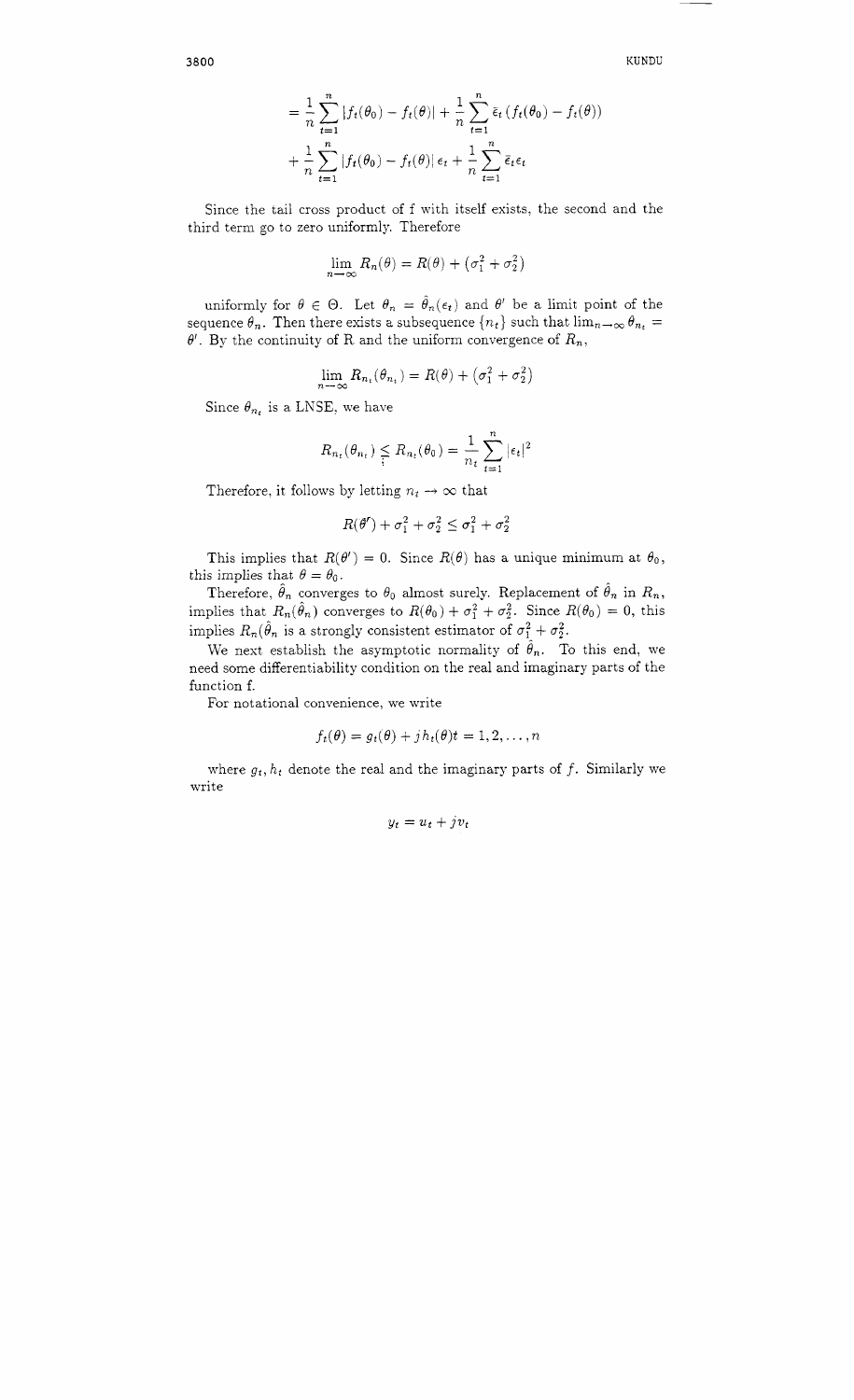where  $u_t, v_t$  denote the real and the imaginary parts of  $y_t$  respectively. In this section, we shall think of the parameter space  $\Theta \subset C^p$  as a realvalued parameter space  $\Theta^* \subset \mathcal{R}^{2p}$ . Observe that  $\gamma \in \Theta^*$  iff  $\theta \in \Theta$ where $\gamma =$  $\left[\theta_1^T, \theta_2^T\right]^T$  and  $\theta = \theta_1 + j\theta_2$ .

We need the following derivatives:

$$
g'_{ti}(\gamma) = \frac{\partial}{\partial \gamma_i} g_t(\gamma); \qquad h'_{ti}(\gamma) = \frac{\partial}{\partial \gamma_i} h_t(\gamma); \qquad i = 1, 2, ..., 2p
$$
  

$$
g'_{tij}(\gamma) = \frac{\partial}{\partial \gamma_i} g_t(\gamma); \qquad g'_{tij}(\gamma) = \frac{\partial}{\partial \gamma_i} h_t(\gamma); \qquad i = 1, 2, ..., 2p
$$

Assumption 3.: The derivatives  $g'_{ti}, g'_{tij}, h'_{tij}, h'_{tij}$  all exist for i,j=1,2,.. , 2p and are continuous on  $\Theta^*$ . All possible tail cross products between and g exist. For each  $\gamma \in \Theta^*$ , define

$$
a_{nij}(\gamma) = \frac{1}{n} \sum_{t=1}^{n} g'_{ti}(\gamma) g'_{tj}(\gamma) + \frac{1}{n} \sum_{t=1}^{n} h'_{ti}(\gamma) h'_{tj}(\gamma) i, j = 1, 2, \dots, 2p
$$

and let  $A_n(\gamma)$  denote the matrix whose (i,j)th element is  $A_{nij}(\gamma)$ . Let  $A_{ij}(\gamma) = \lim_{n \to \infty} a_{nij}(\gamma)$  and let  $A(\gamma) = \lim_{n \to \infty} A_n(\gamma)$ .

#### Assumption 1.

 $A(\gamma_0)$  is nonsingular, where

$$
\gamma_0 = \left[\theta_1^{0T}, \theta_2^{0T}\right]^T, \theta_0 = \theta_0^1 + j\theta^0 \text{and} \sigma_1^2 = \sigma_2^2 = \sigma^2
$$

## **Theorem 4.2**

Let  $\hat{\theta}_n$  be a sequence of LNSE's of  $\theta_0$ . Let us write  $\hat{\gamma}_n = \left[\hat{\theta}_{1n}^T, \hat{\theta}_{2n}^T\right]^T$ , where  $\hat{\theta}_{1n} + j\hat{\theta}_{2n}$ . Then under the assumptions 1-4

$$
\sqrt{n}(\hat{\gamma}_n - \gamma_0) \stackrel{d}{\longrightarrow} N_{2p}(0, A^{-1}(\gamma_0))
$$

#### **Proof:**

Since  $\hat{\gamma}_n \to \gamma_0$  a.s., therefore for sufficiently large n,  $\hat{\gamma}_n$  lies in a convex, compact neighbourhood of  $\gamma_0$ , Wu(1981). Consider the following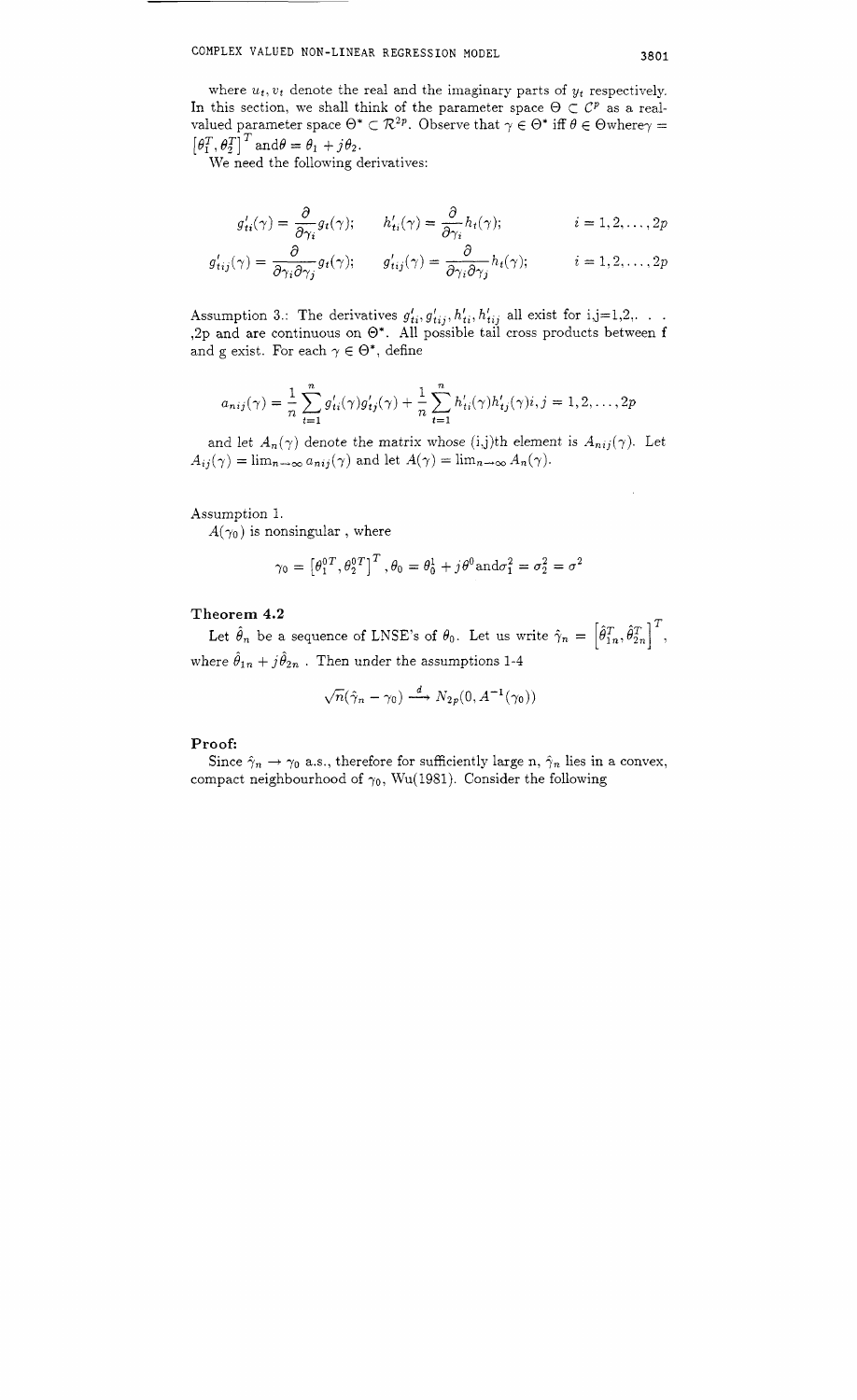**3802 KUNDU** 

$$
\frac{1}{n} \sum_{t=1}^{n} g'_{ti}(\hat{\gamma}_n)(u_t - g_t(\hat{\gamma}_n)) + \frac{1}{n} \sum_{t=1}^{n} h'_{ti}(\hat{\gamma}_n)(v_t - h_t(\hat{\gamma}_n))
$$
\n
$$
- \frac{1}{n} \sum_{t=1}^{n} g'_{ti}(\hat{\gamma}_0)(u_t - g_t(\hat{\gamma}_0)) + \frac{1}{n} \sum_{t=1}^{n} h'_{ti}(\hat{\gamma}_0)(v_t - h_t(\hat{\gamma}_0))
$$
\n
$$
= \frac{1}{n} \sum_{t=1}^{n} \sum_{j=1}^{2p} g'_{tij}(\gamma_n^*)(u_t - g_t(\hat{\gamma}_n)) - \frac{1}{n} \sum_{t=1}^{n} \sum_{j=1}^{2p} g'_{ti}(\gamma_0)g_{tj}(-\gamma_0)(\gamma_{nj} - \gamma_{0j})
$$
\n
$$
+ \frac{1}{n} \sum_{t=1}^{n} \sum_{j=1}^{2p} h'_{tij}(\gamma_n^{**})(v_t - h_t(\hat{\gamma}_n)) - \frac{1}{n} \sum_{t=1}^{n} \sum_{j=1}^{2p} h'_{ti}(\gamma_0)h_{tj}(-\gamma_0)(\gamma_{nj} - \gamma_{0j})
$$

where  $\gamma_n^*, \gamma_n^{*,*} \gamma_n^{*,*} \gamma_n$  are measurable functions lying on the line segment joining  $\hat{\gamma}_n$  and  $\gamma_0$ , (Jennrich, 1969), and

$$
\hat{\gamma}_n = [\hat{\gamma}_{n1}, \dots, \hat{\gamma}_{n2p}]^T, \gamma_0 = [\gamma_{01}, \dots, \gamma_{02p}]^T
$$

Observe that  $g'_{ti}(\hat{\gamma}_n) = h_{ti}(\hat{\gamma}_n) = 0$  for  $i = 1, 2, ..., 2p$ . If we multiply both sides of the above equation by  $\sqrt{n}$ , we get

$$
\sqrt{n}\left(\begin{array}{c}\frac{1}{n}\sum_{t=1}^{n}\left\{g'_{t1}(\gamma_{0})(u_{t}-g_{t}(\gamma_{0}))+h'_{t1}(\gamma_{0})(v_{t}-h_{t}(\gamma_{0}))\right\}\\\dots\\\dots\\\dots\\\frac{1}{n}\sum_{t=1}^{n}\left\{g'_{t2p}(\gamma_{0})(u_{t}-g_{t}(\gamma_{0}))+h'_{t2p}(\gamma_{0})(v_{t}-h_{t}(\gamma_{0}))\right\}\\\frac{d}{n}\sum_{t=1}^{n}\left\{g'_{t2p}(\gamma_{0})(u_{t}-g_{t}(\gamma_{0}))+h'_{t2p}(\gamma_{0})(v_{t}-h_{t}(\gamma_{0}))\right\}\end{array}\right)
$$

 $[See Rao(1973), p.387]$ Since  $A(\gamma_0)$  is non-singular, we have

$$
\sqrt{n}(\hat{\gamma}_n - \gamma_0) \stackrel{d}{\rightarrow} N_{2p}(0, \sigma^2 A^{-1}(\gamma_0))
$$

## *5.* EXAMPLE

Consider the model

$$
y_t = \sum_{k=1}^{M} \alpha_k exp(2\pi \beta_k j t) + \epsilon_t t = 1, 2, ..., n
$$